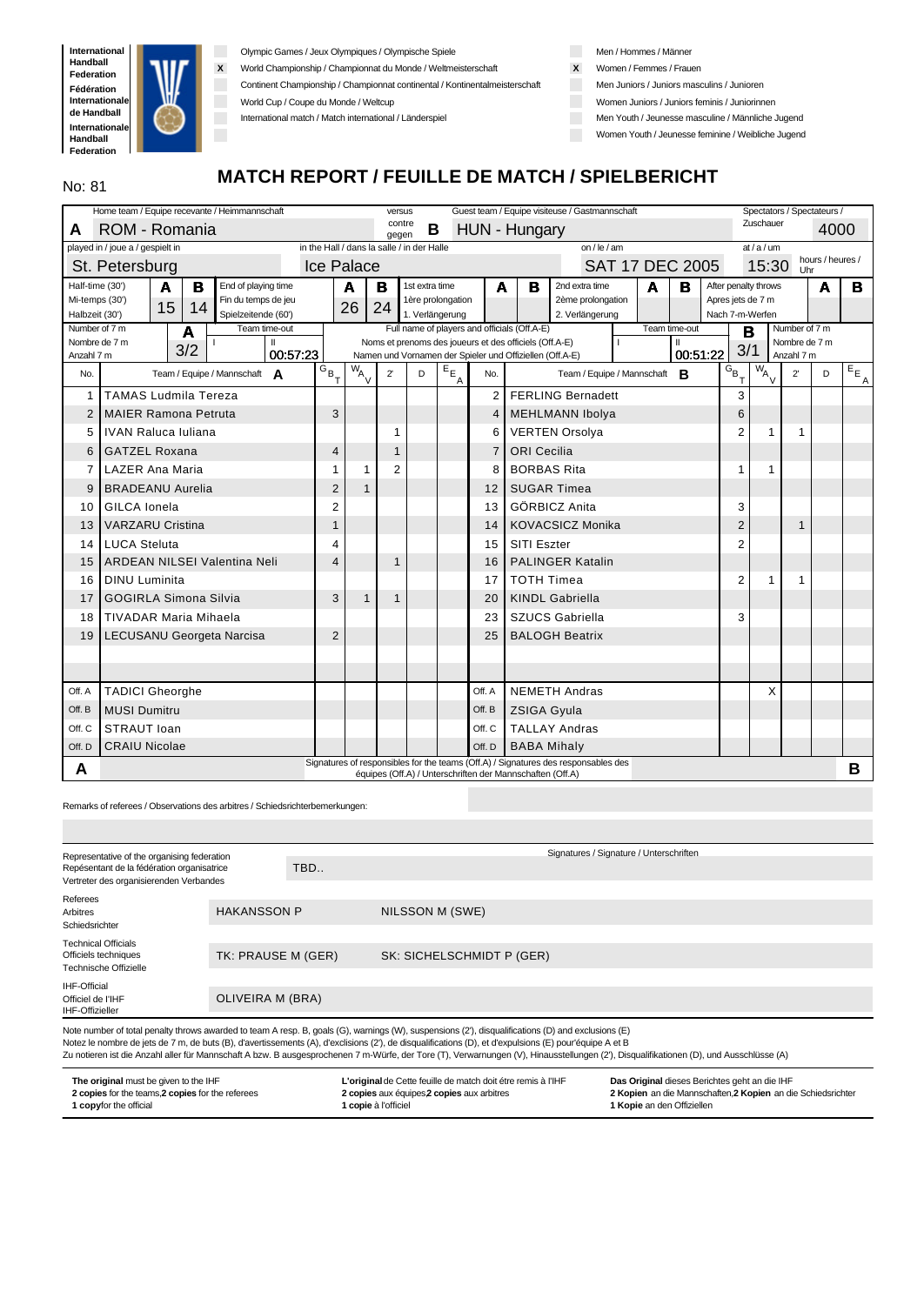**XVIIth Women's World Championship 2005**

**WOMEN**



SAT 17 DEC 2005 15:30

**Semifinals**



**Results**

## Match No: 81 **ROM 26 - 24 HUN (15-14) (11-10)**

| Referees:      | HAKANSSON P / NILSSON M (SWE)                                                                |                |      |     |      |              |                |                |     |              |                |                  |  | <b>RUNNING SCORE</b>                                             |
|----------------|----------------------------------------------------------------------------------------------|----------------|------|-----|------|--------------|----------------|----------------|-----|--------------|----------------|------------------|--|------------------------------------------------------------------|
|                |                                                                                              |                |      |     |      |              |                |                |     |              |                |                  |  | <b>ROM-HUN</b>                                                   |
|                | <b>ROM - Romania</b>                                                                         |                |      |     |      |              |                |                |     |              |                |                  |  |                                                                  |
|                |                                                                                              |                |      |     |      |              |                |                |     |              |                |                  |  | 1st Half<br>ARDEAN NILSEI V 1<br>(1)<br>$\pmb{0}$                |
|                | <b>Players</b>                                                                               |                |      |     |      | <b>Shots</b> |                |                |     |              |                | <b>Penalties</b> |  | (2)<br>$\mathbf{1}$<br>1 MEHLMANN I                              |
| No.            | Name                                                                                         | G/S            | $\%$ | 6m  | Wing | 9m           | 7 <sub>m</sub> | FB             | BT  | YC           |                | 2Min RC EX       |  | 2 SZUCS G<br>1 $(2)$                                             |
| $\mathbf{1}$   | <b>TAMAS Ludmila Tereza</b>                                                                  |                |      |     |      |              |                |                |     |              |                |                  |  | GOGIRLA S 2 (3')<br>$\overline{2}$                               |
| $\overline{2}$ | <b>MAIER Ramona Petruta</b>                                                                  | 3/4            | 75   |     |      |              | 2/3            | 1/1            |     |              |                |                  |  | 2 (4)<br>3 TOTH T<br>4 SZUCS G                                   |
| 5              | <b>IVAN Raluca Iuliana</b>                                                                   |                |      |     |      |              |                |                |     |              | $\mathbf{1}$   |                  |  | 2 (5)<br>GILCA   3 (7)<br>$\overline{4}$                         |
| 6              | GATZEL Roxana                                                                                | 4/5            | 80   |     | 0/1  | 2/2          |                |                | 2/2 |              | 1              |                  |  | VARZARUC 4 (7)<br>$\overline{4}$                                 |
| $\overline{7}$ | LAZER Ana Maria                                                                              | 1/1            | 100  |     | 1/1  |              |                |                |     | $\mathbf{1}$ | $\overline{2}$ |                  |  | 5 MEHLMANN I<br>$\overline{4}$<br>(8)                            |
| 9              | <b>BRADEANU Aurelia</b>                                                                      | 2/3            | 67   |     |      | 0/1          |                | 1/1            | 1/1 | $\mathbf{1}$ |                |                  |  | LUCA S $5$ (9')<br>$5^{\circ}$<br>5                              |
| 10             | GILCA Ionela                                                                                 | 2/2            | 100  | 2/2 |      |              |                |                |     |              |                |                  |  | ARDEAN NILSEI V 6 (10')<br>6 (12') 6 BORBAS R                    |
| 13             | VARZARU Cristina                                                                             | 1/5            | 20   |     | 0/1  |              |                | 1/3            | 0/1 |              |                |                  |  | LECUSANU G 7 (12')<br>6                                          |
| 14             | <b>LUCA Steluta</b>                                                                          | 4/11           | 36   |     | 0/1  | 3/9          |                |                | 1/1 |              |                |                  |  | 7 (13') 7 MEHLMANN I                                             |
| 15             | ARDEAN NILSEI Valentina Neli                                                                 | 4/8            | 50   |     | 1/1  | 1/5          |                | 2/2            |     |              | 1              |                  |  | 7 (15') 8 VERTEN O                                               |
| 16             | <b>DINU</b> Luminita                                                                         |                |      |     |      |              |                |                |     |              |                |                  |  | LECUSANU G 8 (16')<br>8<br>LUCA S 9 (18')<br>8                   |
| 17             | <b>GOGIRLA Simona Silvia</b>                                                                 | 3/7            | 43   |     |      | 2/6          |                |                | 1/1 | $\mathbf{1}$ | $\mathbf{1}$   |                  |  | 9(18)<br>9 GÖRBICZ A                                             |
| 18             | <b>TIVADAR Maria Mihaela</b>                                                                 |                |      |     |      |              |                |                |     |              |                |                  |  | 9 (20)<br>10 KOVACSICZ M                                         |
| 19             | LECUSANU Georgeta Narcisa                                                                    | 2/7            | 29   |     |      | 0/5          |                |                | 2/2 |              |                |                  |  | LAZER A 10 (20')<br>10                                           |
|                | Bench / Team                                                                                 |                |      |     |      |              |                |                |     |              |                |                  |  | 10 (21') 11 VERTEN O<br>MAIER R 11 (22')<br>11                   |
|                | <b>Totals</b>                                                                                | 26/53          | 49   | 2/2 | 2/5  | 8/28         | 2/3            | 5/7            | 7/8 | 3            | 6              |                  |  | 12 GÖRBICZ A<br>11<br>(22')                                      |
|                |                                                                                              |                |      |     |      |              |                |                |     |              |                |                  |  | 11 (24') 13 SITI E                                               |
|                | <b>Goalkeepers</b>                                                                           |                |      |     |      | <b>Saves</b> |                |                |     |              |                |                  |  | GATZEL R 12 (25') 13                                             |
| No.            | Name                                                                                         | S/S            | %    | 6m  | Wing | 9m           | 7m             | <b>FB</b>      | BT  |              |                |                  |  | LUCA S 13 (26') 13<br>13 $(27)$ 14 SITI E                        |
| 1              | TAMAS Ludmila Tereza                                                                         | 8/13           | 62   | 1/2 | 2/2  | 1/3          | 1/2            | 3/3            | 0/1 |              |                |                  |  | BRADEANU A 14 (28') 14                                           |
| 16             | <b>DINU Luminita</b>                                                                         | 6/25           | 24   | 0/2 | 1/2  | 4/13         |                | 1/7            | 0/1 |              |                |                  |  | MAIER R 15 (30')<br>14                                           |
|                | Totals                                                                                       | 14/38          | 37   | 1/4 | 3/4  | 5/16         | 1/2            | 4/10           | 0/2 |              |                |                  |  |                                                                  |
|                |                                                                                              |                |      |     |      |              |                |                |     |              |                |                  |  | 2nd Half<br>BRADEANU A 16 (31') 14                               |
|                | <b>HUN - Hungary</b>                                                                         |                |      |     |      |              |                |                |     |              |                |                  |  | GATZEL R 17<br>(32')<br>14                                       |
|                | <b>Players</b>                                                                               |                |      |     |      | <b>Shots</b> |                |                |     |              |                | <b>Penalties</b> |  | (32)<br>15 FERLING B<br>17                                       |
| No.            | Name                                                                                         | G/S            | %    | 6m  | Wing |              | 7m             | <b>FB</b>      | BT  | YC           |                | $2$ Min RC $E$   |  | GATZEL R 18 (33')<br>15                                          |
| $\overline{2}$ | <b>FERLING Bernadett</b>                                                                     | 3/5            | 60   | 1/1 |      | 9m<br>2/3    | 0/1            |                |     |              |                |                  |  | 18 (33')<br>16 FERLING B<br>18<br>(35)<br>17 MEHLMANN I          |
|                | 4   MEHLMANN Ibolya                                                                          | 6/12           | 50   | 1/1 |      | 4/9          |                |                | 1/2 |              |                |                  |  | GATZEL R 19 (36')<br>17                                          |
| 6              | <b>VERTEN Orsolya</b>                                                                        | 2/4            | 50   |     | 1/3  |              |                | 1/1            |     | $\mathbf{1}$ | $\mathbf{1}$   |                  |  | 19 (37')<br>18 MEHLMANN I                                        |
| $\overline{7}$ | ORI Cecilia                                                                                  |                |      |     |      |              |                |                |     |              |                |                  |  | GOGIRLA S 20 (40')<br>18                                         |
| 8              | <b>BORBAS Rita</b>                                                                           | 1/1            | 100  |     |      |              |                | 1/1            |     | $\mathbf{1}$ |                |                  |  | (41)<br>20<br>19 KOVACSICZ M<br>20 (42)<br>20 MEHLMANN I         |
| 12             | <b>SUGAR Timea</b>                                                                           |                |      |     |      |              |                |                |     |              |                |                  |  | MAIER R 21 (43')<br>20                                           |
| 13             | GÖRBICZ Anita                                                                                | 3/11           | 27   | 1/1 |      | 1/8          | 1/2            |                |     |              |                |                  |  | (44)<br>21 FERLING B<br>21                                       |
| 14             | KOVACSICZ Monika                                                                             | 2/5            | 40   |     | 0/3  |              |                | 2/2            |     |              | $\mathbf{1}$   |                  |  | GILCA   22 (48') 21                                              |
| 15             | SITI Eszter                                                                                  | 2/2            | 100  |     |      | 2/2          |                |                |     |              |                |                  |  | ARDEAN NILSEI V 23 (48')<br>21<br>ARDEAN NILSEI V 24 (50')<br>21 |
| 16             | PALINGER Katalin                                                                             |                |      |     |      |              |                |                |     |              |                |                  |  | LUCA S 25 (52')<br>21                                            |
| 17             | <b>TOTH Timea</b>                                                                            | 2/7            | 29   | 0/1 |      | 1/2          |                | 1/4            |     | $\mathbf{1}$ | $\mathbf{1}$   |                  |  | 25 (52')<br>22 GÖRBICZ A                                         |
| 20             | <b>KINDL Gabriella</b>                                                                       |                |      |     |      |              |                |                |     |              |                |                  |  | GOGIRLA S 26 (53')<br>22                                         |
| 23             | <b>SZUCS Gabriella</b>                                                                       | 3/5            | 60   |     |      | 1/2          |                | 1/2            | 1/1 |              |                |                  |  | 26 (53') 23 TOTH T<br>26 (57') 24 SZUCS G                        |
| 25             | <b>BALOGH Beatrix</b>                                                                        | 0 <sub>2</sub> | 0    |     | 0/1  |              |                | 0 <sub>1</sub> |     |              |                |                  |  |                                                                  |
|                | Bench / Team                                                                                 |                |      |     |      |              |                |                |     | $\mathbf{1}$ |                |                  |  |                                                                  |
|                | <b>Totals</b>                                                                                | 24/54          | 44   | 3/4 | 1/7  | 11/26        | 1/3            | 6/11           | 2/3 | 4            | 3              |                  |  |                                                                  |
|                |                                                                                              |                |      |     |      |              |                |                |     |              |                |                  |  |                                                                  |
|                | Goalkeepers                                                                                  |                |      |     |      | <b>Saves</b> |                |                |     |              |                |                  |  |                                                                  |
| No.            | S/S<br>Wing<br><b>BT</b><br>Name<br>%<br>9 <sub>m</sub><br>7 <sub>m</sub><br><b>FB</b><br>6m |                |      |     |      |              |                |                |     |              |                |                  |  |                                                                  |
|                |                                                                                              |                |      |     |      |              |                |                |     |              |                |                  |  |                                                                  |

|     | <b>Goalkeepers</b>      | <b>Saves</b> |    |     |      |       |     |     |     |  |  |  |  |
|-----|-------------------------|--------------|----|-----|------|-------|-----|-----|-----|--|--|--|--|
| No. | Name                    | S/S          | %  | 6m  | Wing | 9m    | 7m  | FB  | вт  |  |  |  |  |
| 12  | <b>SUGAR Timea</b>      | 1/2          | 50 |     |      | 1/2   |     |     |     |  |  |  |  |
| 16  | <b>PALINGER Katalin</b> | 12/37        | 32 | 0/2 | 1/3  | 9/16  | 1/3 | 1/6 | 0/7 |  |  |  |  |
|     | Totals                  | 13/39        | 33 | 0/2 | 1/3  | 10/18 | 1/3 | 1/6 | 0/7 |  |  |  |  |

LEGEND<br>G/S<br>S/S **G/S** Goals / Shots % Efficiency **6m** 6-metre-Shots **7m** 7-metre-Shots **9m** 9-metre-Shots<br>**S/S** Saves / Shots **Wing** Wing-Shots FB Fast-Breaks **BT** Breaktroughs EX Exclusions<br>YC Yellow-Cards **RC** Red-Cards 2Min 2-Minute-Su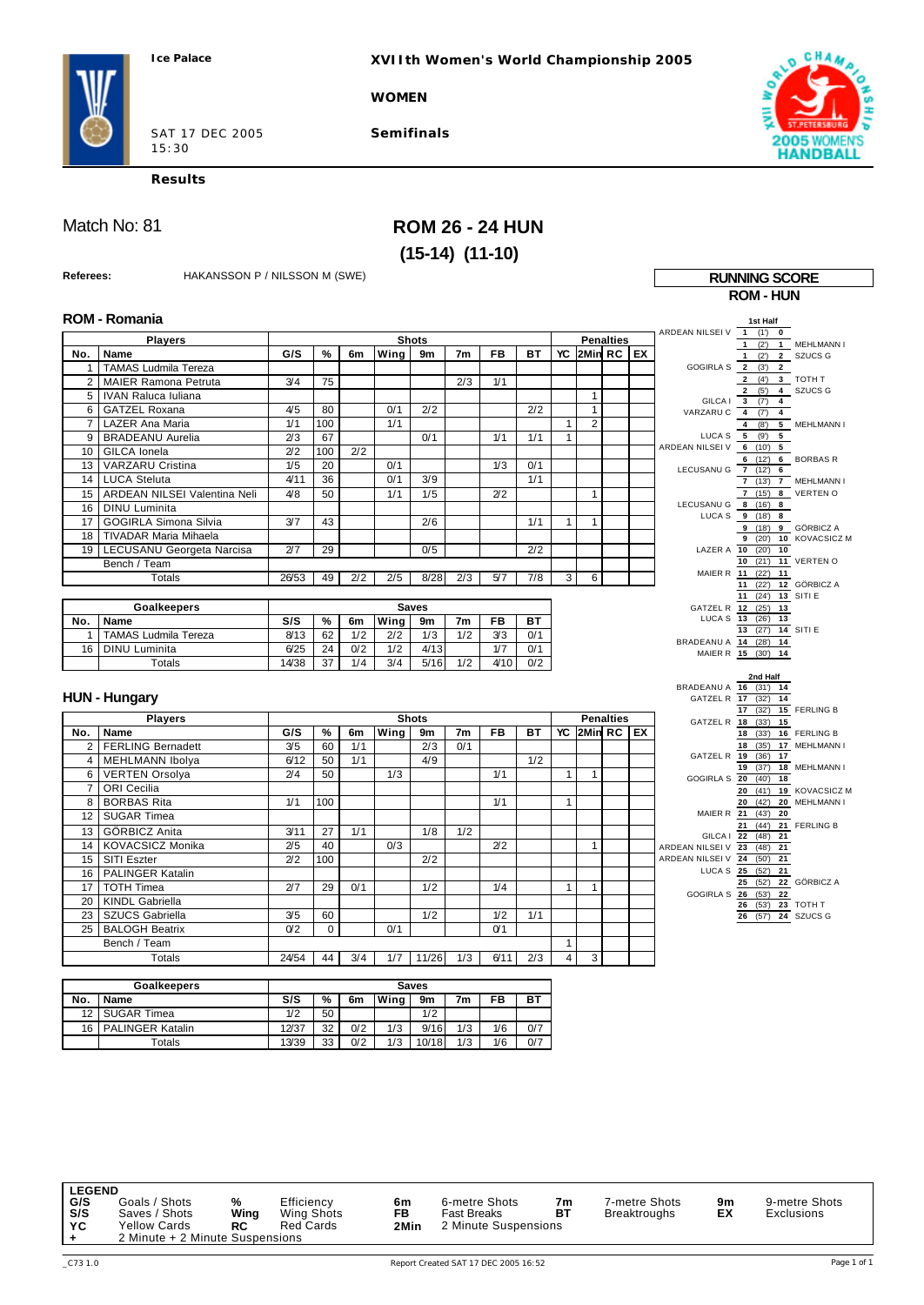**XVIIth Women's World Championship 2005**

**WOMEN**



SAT 17 DEC 2005 15:30

**Semifinals**



**Match Team Statistics**

## Match No: 81 **ROM 26 - 24 HUN (15-14) (11-10)**

**Referees:** HAKANSSON P / NILSSON M (SWE)

#### **ROM - Romania**

|                | <b>Players</b>                   |       |     |     |      | <b>Shots</b> |                |           |           |    | <b>Offence</b>  |           | <b>Defence</b> | <b>Penalties</b> |            |  |    |           |
|----------------|----------------------------------|-------|-----|-----|------|--------------|----------------|-----------|-----------|----|-----------------|-----------|----------------|------------------|------------|--|----|-----------|
| No.            | <b>Name</b>                      | G/S   | %   | 6m  | Wing | 9m           | 7 <sub>m</sub> | <b>FB</b> | <b>BT</b> | AS | ΤF              | <b>ST</b> | <b>BS</b>      |                  | YC 2Min RC |  | EX | <b>TP</b> |
|                | <b>TAMAS Ludmila Tereza</b>      |       |     |     |      |              |                |           |           |    |                 |           |                |                  |            |  |    | 18:13     |
| $\overline{2}$ | <b>MAIER Ramona Petruta</b>      | 3/4   | 75  |     |      |              | 2/3            | 1/1       |           |    |                 |           |                |                  |            |  |    | 10:26     |
| 5 <sup>1</sup> | IVAN Raluca Iuliana              |       |     |     |      |              |                |           |           |    |                 |           |                |                  |            |  |    | 14:49     |
| 6              | <b>GATZEL Roxana</b>             | 4/5   | 80  |     | 0/1  | 2/2          |                |           | 2/2       |    |                 |           |                |                  |            |  |    | 30:30     |
|                | <b>LAZER Ana Maria</b>           | 1/1   | 100 |     | 1/1  |              |                |           |           |    |                 |           |                |                  | 2          |  |    | 14:14     |
| 9              | <b>BRADEANU Aurelia</b>          | 2/3   | 67  |     |      | 0/1          |                | 1/1       | 1/1       |    |                 |           |                |                  |            |  |    | 38:06     |
| 10             | GILCA Ionela                     | 2/2   | 100 | 2/2 |      |              |                |           |           |    |                 |           |                |                  |            |  |    | 27:45     |
| 13             | <b>VARZARU Cristina</b>          | 1/5   | 20  |     | 0/1  |              |                | 1/3       | 0/1       | 3  | 2               | 2         |                |                  |            |  |    | 51:34     |
| 14             | <b>LUCA Steluta</b>              | 4/11  | 36  |     | 0/1  | 3/9          |                |           | 1/1       |    | 4               |           | 4              |                  |            |  |    | 60:00     |
| 15             | ARDEAN NILSEI Valentina Neli     | 4/8   | 50  |     | 1/1  | 1/5          |                | 2/2       |           |    |                 |           |                |                  |            |  |    | 59:05     |
| 16             | <b>DINU</b> Luminita             |       |     |     |      |              |                |           |           |    |                 |           |                |                  |            |  |    | 41:47     |
| 17             | <b>GOGIRLA Simona Silvia</b>     | 3/7   | 43  |     |      | 2/6          |                |           | 1/1       |    |                 |           |                |                  |            |  |    | 18:52     |
| 18             | <b>TIVADAR Maria Mihaela</b>     |       |     |     |      |              |                |           |           |    |                 |           |                |                  |            |  |    | 3:19      |
| 19 I           | <b>LECUSANU Georgeta Narcisa</b> | 2/7   | 29  |     |      | 0/5          |                |           | 2/2       |    | 2               |           |                |                  |            |  |    | 31:20     |
|                | Bench / Team                     |       |     |     |      |              |                |           |           |    |                 |           |                |                  |            |  |    |           |
|                | Totals                           | 26/53 | 49  | 2/2 | 2/5  | 8/28         | 2/3            | 5/7       | 7/8       |    | 13 <sub>1</sub> | 5.        | 8              | 3 <sup>1</sup>   | 6          |  |    |           |

|                | Goalkeepers          | <b>Total Shots</b> |    | 6m Shots |    | <b>Wing Shots</b> |     | 9m Shots |    | 7m Shots |    |                |     | <b>Fast Breaks Breakthroughs</b> |   |
|----------------|----------------------|--------------------|----|----------|----|-------------------|-----|----------|----|----------|----|----------------|-----|----------------------------------|---|
| No.            | <b>Name</b>          | S/S                | %  | S/S      | %  | S/S               | %   | S/S      | %  | S/S      | %  | S/S            | %   | S/S                              | % |
|                | TAMAS Ludmila Tereza | 8/13               | 62 | 1/2      | 50 | 2/2               | 100 | 1/3      | 33 | 1/2      | 50 | 3/3            | 100 | 0/1                              |   |
| 1 <sub>6</sub> | <b>DINU Luminita</b> | 6/25               | 24 | 0/2      |    | 1/2               | 50  | 4/13     | 31 |          |    | $\overline{ }$ |     | 0/1                              |   |
|                | $\tau$ otals         | 14/38              | 37 | 1/4      | 25 | 3/4               | 75  | 5/16     | 31 | 1/2      | 50 | 4/10           | 40  | 0/2                              |   |

| <b>Team Shots</b>    | Goals | Saves | <b>Missed</b> | Post | <b>Blocked</b> | <b>Total</b> | %   |
|----------------------|-------|-------|---------------|------|----------------|--------------|-----|
| 6m Shots             |       |       |               |      |                |              | 100 |
| <b>Wing Shots</b>    |       |       |               |      |                |              | 40  |
| 9m Shots             |       | 10    | 5             | ◠    |                | 28           | 29  |
| 7m Shots             |       |       |               |      | n/a            |              | 67  |
| <b>Fast Breaks</b>   | 5     |       |               |      |                |              | 71  |
| <b>Breakthroughs</b> |       |       |               |      |                |              | 88  |
| <b>Totals</b>        | 26    | 13    |               | 5    |                | 53           | 49  |

**Number of Attacks:** 62, **Scoring Efficiency:** 42%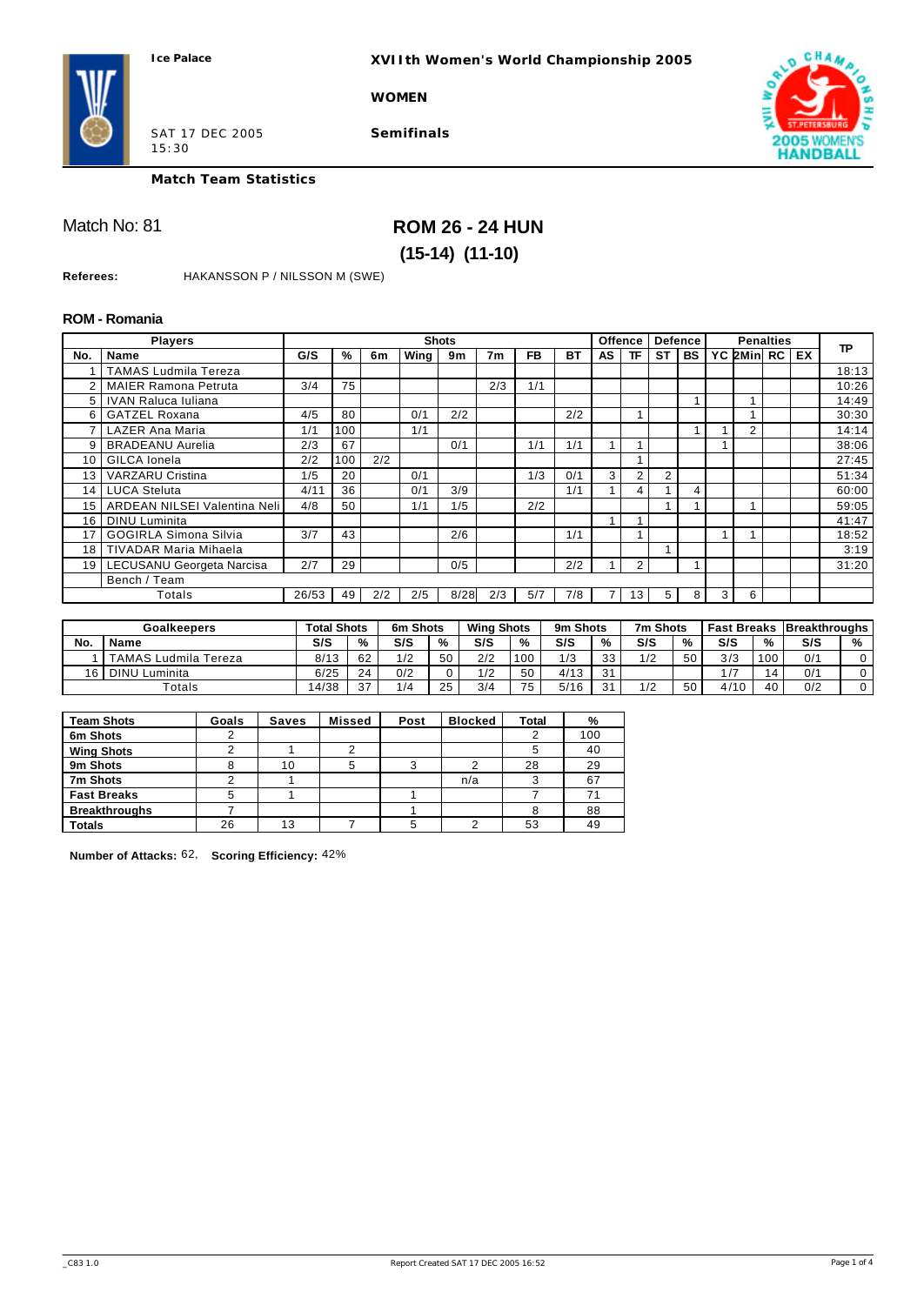**XVIIth Women's World Championship 2005**

**WOMEN**



SAT 17 DEC 2005 15:30

**Match Team Statistics**

**Semifinals**

## Match No: 81 **ROM 26 - 24 HUN (15-14) (11-10)**

**Referees:** HAKANSSON P / NILSSON M (SWE)

#### **ROM - Romania**

|                              |                                          | <b>Shots Distribution</b>                |                     |                |                     |
|------------------------------|------------------------------------------|------------------------------------------|---------------------|----------------|---------------------|
| <b>Players</b>               |                                          |                                          |                     |                |                     |
| Goals / Shots                |                                          |                                          |                     |                |                     |
| 2 MAIER R                    | 5 IVAN R<br>6 GATZEL R                   | 7 LAZER A                                | 9 BRADEANU A        | 10 GILCA I     | 13 VARZARU C        |
|                              |                                          |                                          |                     |                |                     |
| 1/1                          | 2/2                                      |                                          | 2/2                 |                |                     |
| 2/3                          | 2/2                                      | 1/1                                      | 0/1                 | 1/1<br>1/1     | 0/1<br>1/1          |
|                              | 1-Missed                                 |                                          |                     |                | 1-Missed 2-Post     |
|                              |                                          |                                          |                     |                |                     |
| 14 LUCA S                    | 15 ARDEAN NILSEI V<br>17 GOGIRLA S       | 18 TIVADAR M                             | 19 LECUSANU G       |                |                     |
|                              |                                          |                                          | 0/1                 |                |                     |
| 2/2<br>0/1                   | 1/1<br>0/1<br>1/1<br>0/1                 |                                          | 0/1                 |                |                     |
| 1/1<br>0/1<br>1/4            | 1/2<br>2/2<br>2/2                        |                                          | 1/1<br>1/1          |                |                     |
| 1-Post<br>1-Blocked          | 2-Missed 1-Post<br>1-Missed<br>1-Blocked |                                          | 2-Missed 1-Post     |                |                     |
|                              |                                          |                                          |                     |                |                     |
|                              |                                          |                                          |                     |                |                     |
|                              |                                          |                                          |                     |                |                     |
| Team                         | Offence                                  |                                          | <b>Defence</b>      |                | <b>Goalkeepers</b>  |
|                              |                                          |                                          |                     |                |                     |
| Goals / Shots                |                                          |                                          |                     |                | Saves / Shots       |
|                              |                                          |                                          |                     |                |                     |
|                              |                                          | 7/8<br>2/3                               |                     |                |                     |
| 0/1                          | 1/3<br><b>Breakthroughs</b>              | <b>Breakthroughs</b>                     |                     | 1/3            | 0/1<br>1/3<br>1/3   |
| 0/1<br>$3/5$<br>6/7          |                                          |                                          |                     |                | 2/3<br>1/1<br>1/3   |
| 1/4<br>12/16<br>4/5          | 0/7                                      |                                          | 1/5<br>1/1          |                | 2/10<br>1/1<br>5/13 |
| 7-Missed 5-Post<br>2-Blocked |                                          |                                          |                     |                |                     |
|                              |                                          |                                          |                     |                |                     |
|                              |                                          |                                          |                     |                | 1 TAMAS L           |
|                              |                                          |                                          |                     |                |                     |
|                              | ÷<br>2/2<br>5/15                         |                                          | 8/17                |                | 1/2<br>1/1<br>1/1   |
|                              |                                          |                                          |                     |                | 2/4<br>3/5          |
|                              |                                          |                                          |                     |                |                     |
|                              | 2/3                                      |                                          |                     | 1/3            |                     |
|                              | 7 <sub>m</sub>                           |                                          |                     | 7 <sub>m</sub> | 16 DINU L           |
|                              | 3/6                                      |                                          | $\sqrt{2}/3$<br>2/4 |                | 1/3<br>0/1<br>1/3   |
|                              |                                          |                                          |                     |                | 1/1<br>0/2          |
|                              | 1/2                                      | <b>Fast Breaks</b><br><b>Fast Breaks</b> |                     | 0/4            | 0/6<br>1/1<br>2/8   |
|                              |                                          |                                          |                     |                |                     |
|                              |                                          | 5/7<br>6/11                              |                     |                |                     |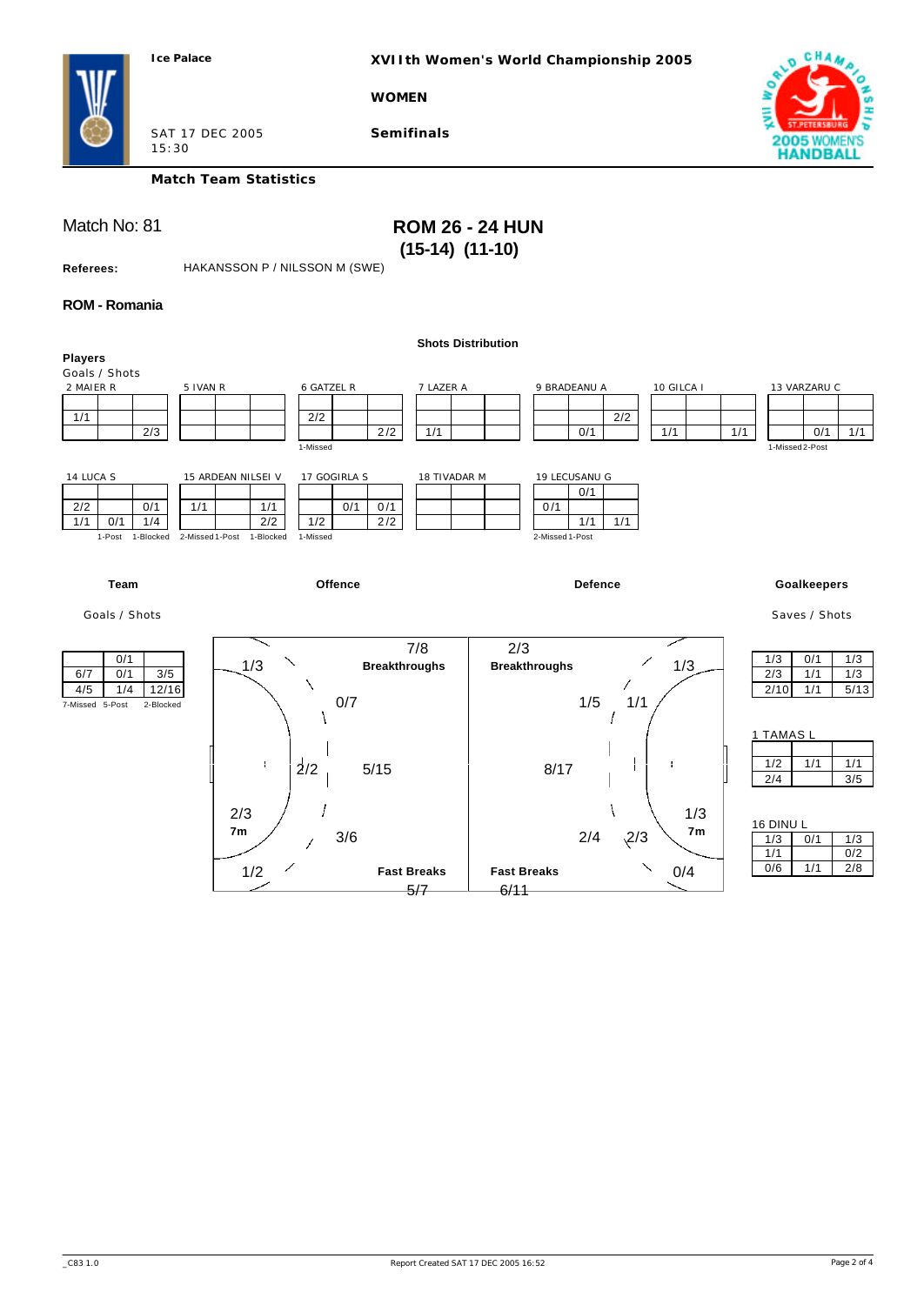**XVIIth Women's World Championship 2005**

**WOMEN**



SAT 17 DEC 2005 15:30

**Semifinals**



**Match Team Statistics**

## Match No: 81 **ROM 26 - 24 HUN (15-14) (11-10)**

**Referees:** HAKANSSON P / NILSSON M (SWE)

#### **HUN - Hungary Players No. Name Shots G/S % 6m Wing 9m 7m FB BT Offence Defence**  $AS$  **TF**  $ST$  **BS Penalties YC 2Min RC EX TP** 2 FERLING Bernadett 3/5 60 1/1 2/3 0/1 4 MEHLMANN Ibolya 6/12 50 1/1 4/9 1/2 1 7 1 26:21 6 VERTEN Orsolya 2/4 50 1/3 1/1 2 1 1 1 57:07 7 ORI Cecilia 2020 2021 12:22 8 BORBAS Rita 1/1 100 1 1/1 2 1 2 1 1 48:42 12 SUGAR Timea **8:38** 13 GÖRBICZ Anita 3/11 27 1/1 1/8 1/2 2 3 2 56:18 14 KOVACSICZ Monika 2/5 40 0/3 2/2 22 1 1 1 1 22:24 15 SITI Eszter 2/2 100 2/2 2 11:35 16 PALINGER Katalin 51:22 17 TOTH Timea 2/7 29 0/1 1/2 1/4 2 2 1 1 1 1 1 1 42:49 20 KINDL Gabriella 6:55 23 SZUCS Gabriella 3/5 60 1 1/2 1/2 1/1 1 1 1 1 25:19 25 BALOGH Beatrix 0/2 0 0/1 0/1 1 2 2 Bench / Team 1999 and 1999 and 1999 and 1999 and 1999 and 1999 and 1999 and 1999 and 1999 and 1999 and 1999 and 1999 and 1999 and 1999 and 1999 and 1999 and 1999 and 1999 and 1999 and 1999 and 1999 and 1999 and 1999 and 19 Totals 24/54 44 3/4 1/7 11/26 1/3 6/11 2/3 9 19 7 2 4 3

|     | Goalkeepers             | <b>Total Shots</b> |          | 6m Shots |   | <b>Wing Shots</b> |          | 9m Shots |    | 7m Shots |           |     |   | <b>Fast Breaks   Breakthroughs</b> |   |
|-----|-------------------------|--------------------|----------|----------|---|-------------------|----------|----------|----|----------|-----------|-----|---|------------------------------------|---|
| No. | Name                    | S/S                | %        | S/S      | % | S/S               | %        | S/S      | %  | S/S      | %         | S/S | % | S/S                                | % |
| 12  | <b>SUGAR Timea</b>      | 1/2                | 50       |          |   |                   |          | 1/2      | 50 |          |           |     |   |                                    |   |
| 16  | <b>PALINGER Katalin</b> | 2/37               | 32       | 0/2      |   | 1/3               | າ<br>ں ں | 9/16     | 56 | 1/2      | 22<br>ں ں | /6  |   | 0/7                                |   |
|     | $\tau$ otals            | 13/39              | າາ<br>ບປ | 0/2      |   | 1/3               | 33       | 10/18    | 56 | 1/2      | 33        | /6  |   | 0/7                                |   |

| <b>Team Shots</b>    | Goals | <b>Saves</b> | <b>Missed</b> | Post | <b>Blocked</b> | <b>Total</b> | %  |
|----------------------|-------|--------------|---------------|------|----------------|--------------|----|
| 6m Shots             |       |              |               |      |                |              | 75 |
| <b>Wing Shots</b>    |       |              |               |      |                |              | 14 |
| 9m Shots             |       | 5            |               |      |                | 26           | 42 |
| 7m Shots             |       |              |               |      | n/a            |              | 33 |
| <b>Fast Breaks</b>   |       |              |               |      |                | 11           | 55 |
| <b>Breakthroughs</b> |       |              |               |      |                |              | 67 |
| <b>Totals</b>        | 24    | 14           |               |      |                | 54           | 44 |

**Number of Attacks:** 62, **Scoring Efficiency:** 39%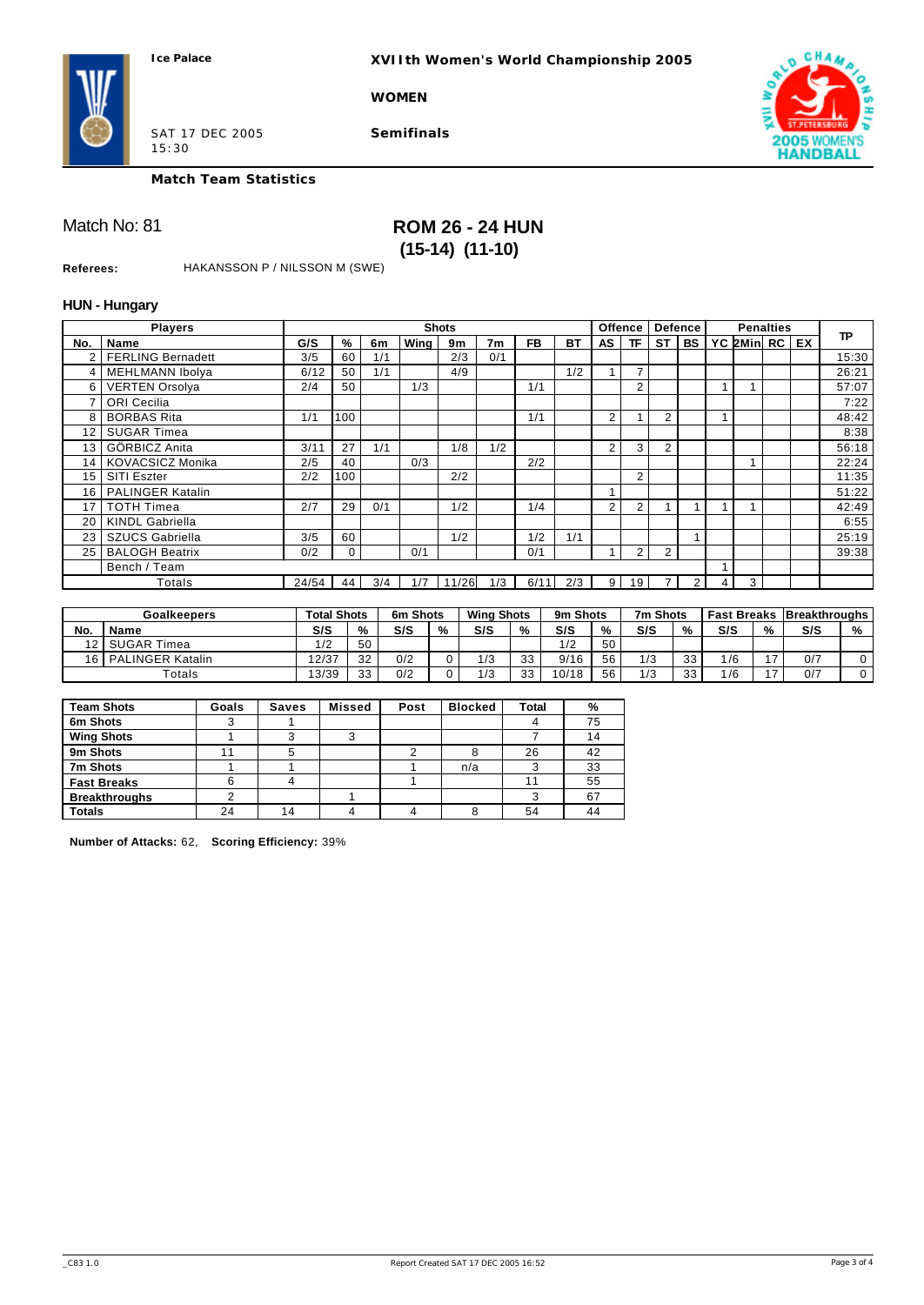15:30

**XVIIth Women's World Championship 2005**

**WOMEN**



**Semifinals**



**Match Team Statistics**

## Match No: 81 **ROM 26 - 24 HUN (15-14) (11-10)**

**Referees:** HAKANSSON P / NILSSON M (SWE)

### **HUN - Hungary**

|                                |                               | <b>Shots Distribution</b> |                       |                     |                     |
|--------------------------------|-------------------------------|---------------------------|-----------------------|---------------------|---------------------|
| <b>Players</b>                 |                               |                           |                       |                     |                     |
| Goals / Shots                  |                               |                           |                       |                     |                     |
| 2 FERLING B                    | 6 VERTEN O<br>4 MEHLMANN I    | 7 ORI C                   | 8 BORBAS R            | 13 GÖRBICZ A        | 14 KOVACSICZ M      |
| 1/1                            | 1/1<br>1/1                    |                           |                       | 1/2                 | 1/2                 |
| 1/1                            | 0/1                           | 0/1                       | 1/1                   | 1/1                 |                     |
| 0/1<br>1/1                     | 3/3<br>2/3<br>0/1             | 1/1                       |                       | 0/1<br>1/2          | 1/1                 |
| 1-Post                         | 1-Missed 1-Post 2-Blocked     |                           |                       | 1-Post<br>4-Blocked | 2-Missed            |
|                                |                               |                           |                       |                     |                     |
| <b>15 SITI E</b>               | 20 KINDL G<br>17 TOTH T       | 23 SZUCS G                | 25 BALOGH B           |                     |                     |
|                                |                               |                           |                       |                     |                     |
|                                | 0/1                           |                           | 0/1                   |                     |                     |
| 1/1<br>1/1                     | 2/2<br>0/2                    | 2/2                       | 1/2                   |                     |                     |
|                                | 1-Post 1-Blocked              |                           | 1-Missed<br>1-Blocked |                     |                     |
|                                |                               |                           |                       |                     |                     |
|                                |                               |                           |                       |                     |                     |
|                                |                               |                           |                       |                     |                     |
| <b>Team</b>                    | Offence                       |                           | <b>Defence</b>        |                     | <b>Goalkeepers</b>  |
|                                |                               |                           |                       |                     |                     |
| Goals / Shots                  |                               |                           |                       |                     | Saves / Shots       |
|                                |                               |                           |                       |                     |                     |
|                                |                               | 2/3                       | 7/8                   |                     |                     |
| $\frac{2}{3}$<br>1/1<br>2/3    | 0/4                           | <b>Breakthroughs</b>      | <b>Breakthroughs</b>  | 1/2                 | 1/1                 |
| $\overline{2/3}$<br>1/3<br>0/1 |                               |                           |                       |                     | 1/7<br>1/1<br>$2/5$ |
| 0/1<br>8/13<br>8/10            |                               |                           |                       |                     | 1/5<br>3/4<br>4/16  |
| 4-Missed 4-Post<br>8-Blocked   | 2/3<br>2/4                    |                           | 3/6                   |                     |                     |
|                                |                               |                           |                       |                     |                     |
|                                |                               |                           |                       |                     | 12 SUGAR T          |
|                                |                               |                           |                       |                     |                     |
|                                | ÷                             | 8/17                      | $5/15$                | 2/2                 | 1/1                 |
|                                |                               |                           |                       |                     | 0/1                 |
|                                |                               |                           |                       |                     |                     |
|                                | 1/3                           |                           |                       | 2/3                 |                     |
|                                |                               |                           |                       |                     | 16 PALINGER K       |
|                                | 7 <sub>m</sub><br>1/1/<br>1/5 |                           | 0/7                   | 7 <sub>m</sub>      | 1/1                 |
|                                |                               |                           |                       |                     | 1/7<br>1/1<br>1/4   |
|                                |                               |                           |                       |                     | 1/5<br>3/4<br>4/15  |
|                                | 1/3                           | <b>Fast Breaks</b>        | <b>Fast Breaks</b>    | 1/3                 |                     |
|                                |                               | 6/11                      | 5/7                   |                     |                     |

| <b>LEGEND</b>                                                                                                                  |                       |                                                                  |                              |                                                                 |                        |                                                                               |                |                                                   |
|--------------------------------------------------------------------------------------------------------------------------------|-----------------------|------------------------------------------------------------------|------------------------------|-----------------------------------------------------------------|------------------------|-------------------------------------------------------------------------------|----------------|---------------------------------------------------|
| G/S<br>Goals / Shots<br>S/S<br>Saves / Shots<br>AS<br>Assists<br><b>Yellow Cards</b><br>YC.<br>2 Minute + 2 Minute Suspensions | %<br>Wing<br>ΤF<br>RC | Efficiency<br>Wing Shots<br>Technical Faults<br><b>Red Cards</b> | 6m<br><b>FB</b><br>ST<br>n/a | 6-metre Shots<br><b>Fast Breaks</b><br>Steals<br>not applicable | 7m<br>BT<br>BS<br>2Min | 7-metre Shots<br>Breaktroughs<br><b>Blocked Shots</b><br>2 Minute Suspensions | 9m<br>ЕX<br>TP | 9-metre Shots<br><b>Exclusions</b><br>Time Played |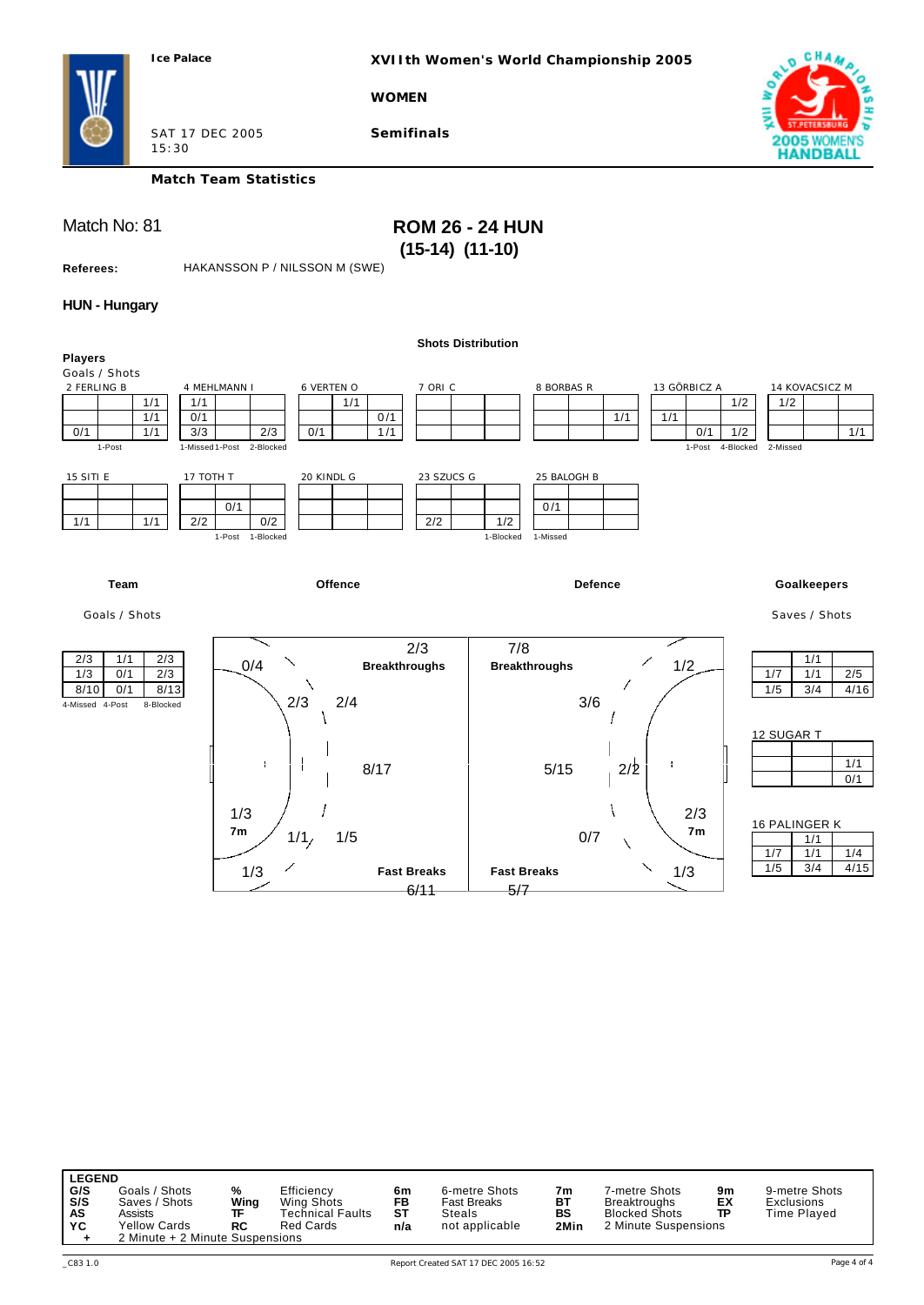**XVIIth Women's World Championship 2005**

**WOMEN**

SAT 17 DEC 2005 15:30

**Semifinals**



**Play by Play**

## Match No: 81 **ROM 26 - 24 HUN (15-14) (11-10)**

#### **Teams:**

- **ROM** 1 TAMAS Ludmila Tereza 2 MAIER Ramona Petruta 5 IVAN Raluca Iuliana 6 GATZEL Roxana<br>7 LAZER Ana Maria 9 BRADEANU Aurelia 10 GILCA Ionela 13 VARZARU Cristina
	-
	-
	-
	-
- **HUN** 2 FERLING Bernadett 4 MEHLMANN Ibolya 6 VERTEN Orsolya 7 ORI Cecilia
	-
	-
	- 23 SZUCS Gabriella
- 
- 7 LAZER Ana Maria 19 BRADEANU Aurelia 10 GILCA Ionela
- 14 LUCA Steluta 15 ARDEAN NILSEI Valentina N 16 DINU Luminita 17 GOGIRLA Simona Silvia
- 18 TIVADAR Maria Mihaela 19 LECUSANU Georgeta Narcisa
	-
	-
	-
- 15 SITI Eszter 16 PALINGER Katalin 17 TOTH Timea 16 20 KINDL Gabriella<br>23 SZUCS Gabriella 25 BALOGH Beatrix
- 
- 
- 
- 
- 
- -
- 
- 
- 
- 
- 14 KOVACSICZ Monika
- 
- 

#### **FIRST HALF**

| Match<br>Time | <b>ROM - Romania</b>                                          | Score Lead |              | <b>HUN - Hungary</b>                                    |
|---------------|---------------------------------------------------------------|------------|--------------|---------------------------------------------------------|
| 0:00          |                                                               |            |              | 16 PALINGER K Goalkeeper                                |
| 0:00          | 16 DINU L Goalkeeper                                          |            |              |                                                         |
| 0:43          | 15 ARDEAN NILSEI V Goal left wing bottom right                | $1 - 0$    | $+1$         |                                                         |
| 1:14          |                                                               | $1 - 1$    | $\mathbf{0}$ | 4 MEHLMANN I Goal centre 9m top left                    |
| 1:49          | 17 GOGIRLA S Shot right 9m saved middle centre                |            |              |                                                         |
| 1:57          |                                                               | $1 - 2$    | $-1$         | 23 SZUCS G Goal fast break bottom right                 |
| 2:02          | 17 GOGIRLA S Warning (yellow card)                            |            |              |                                                         |
| 2:38          | 17 GOGIRLA S Goal centre 9m bottom right                      | $2 - 2$    | $\pmb{0}$    |                                                         |
| 3:19          |                                                               |            |              | 13 GÖRBICZ A Shot centre 9m saved top right             |
| 3:43          | 14 LUCA S Shot right 9m saved bottom right                    |            |              |                                                         |
| 3:52          |                                                               | $2 - 3$    | $-1$         | 17 TOTH T Goal fast break bottom left (13 GÖRBICZ A)    |
| 4:31          |                                                               |            |              | 6 VERTEN O Warning (yellow card)                        |
| 4:45          | 17 GOGIRLA S Shot left 9m missed                              |            |              |                                                         |
| 4:56          |                                                               | $2 - 4$    | $-2$         | 23 SZUCS G Goal centre 9m bottom left                   |
| 5:37          | 14 LUCA S Technical fault                                     |            |              |                                                         |
| 5:54          |                                                               |            |              | 17 TOTH T Shot fast break saved bottom right            |
| 6:15          | 10 GILCA I Goal centre 6m bottom right (19 LECUSANU G)        | $3 - 4$    | $-1$         |                                                         |
| 6:18          |                                                               |            |              | 17 TOTH T Warning (yellow card)                         |
| 6:44          |                                                               |            |              | 4 MEHLMANN I Technical fault                            |
| 6:52          | 13 VARZARU C Goal fast break bottom right (9 BRADEANU A)      | $4 - 4$    | $\mathbf 0$  |                                                         |
| 7:17          |                                                               | $4 - 5$    | $-1$         | 4 MEHLMANN I Goal centre 9m bottom right                |
| 7:51          |                                                               |            |              | 8 BORBAS R Warning (yellow card)                        |
| 8:07          | 14 LUCA S Goal centre 9m middle left                          | $5 - 5$    | $\mathbf{0}$ |                                                         |
| 8:38          | 7 LAZER A Warning (yellow card)                               |            |              |                                                         |
| 8:58          |                                                               |            |              | 6 VERTEN O Technical fault                              |
| 9:07          | 9 BRADEANU A Shot right 9m saved bottom centre                |            |              |                                                         |
| 9:18          |                                                               |            |              | 17 TOTH T Technical fault                               |
| 9:23          | 15 ARDEAN NILSEI V Goal fast break middle left (13 VARZARU C) | $6 - 5$    | $+1$         |                                                         |
| 9:43          |                                                               |            |              | 25 BALOGH B Technical fault                             |
| 9:53          | 19 LECUSANU G Technical fault                                 |            |              |                                                         |
| 9:58          |                                                               |            |              | 25 BALOGH B Steal                                       |
| 10:23         | 7 LAZER A 2 minutes suspension                                |            |              |                                                         |
| 10:36         |                                                               |            |              | 25 BALOGH B Shot right wing missed                      |
| 11:03         | 13 VARZARU C Technical fault                                  |            |              |                                                         |
| 11:07         |                                                               | $6 - 6$    | 0            | 8 BORBAS R Goal fast break middle right (16 PALINGER K) |
| 11:46         | 19 LECUSANU G Goal breakthrough bottom right                  | $7 - 6$    | $+1$         |                                                         |
| 12:04         |                                                               | $7 - 7$    | $\mathbf 0$  | 4 MEHLMANN I Goal right 6m bottom left                  |
| 12:38         | 19 LECUSANU G Shot centre 9m saved middle left                |            |              |                                                         |
| 12:55         | 19 LECUSANU G Shot centre 9m saved top centre                 |            |              |                                                         |
| 13:27         | 9 BRADEANU A Warning (yellow card)                            |            |              |                                                         |
| 13:35         |                                                               |            |              | 4 MEHLMANN I Technical fault                            |
| 14:21         | 19 LECUSANU G Technical fault                                 |            |              |                                                         |
| 14:22         |                                                               |            |              | 8 BORBAS R Steal                                        |
| 14:28         |                                                               | $7 - 8$    | -1           | 6 VERTEN O Goal fast break top centre (8 BORBAS R)      |
| 15:02         | 19 LECUSANU G Goal breakthrough bottom centre                 | $8 - 8$    | $\mathbf{0}$ |                                                         |
| 15:34         |                                                               |            |              | 13 GÖRBICZ A Shot left 9m saved bottom centre           |
| 16:09         | 10 GILCA I Technical fault                                    |            |              |                                                         |
| 16:32         |                                                               |            |              | 23 SZUCS G Shot centre 9m blocked                       |
| 16:38         |                                                               |            |              | 4 MEHLMANN I Technical fault                            |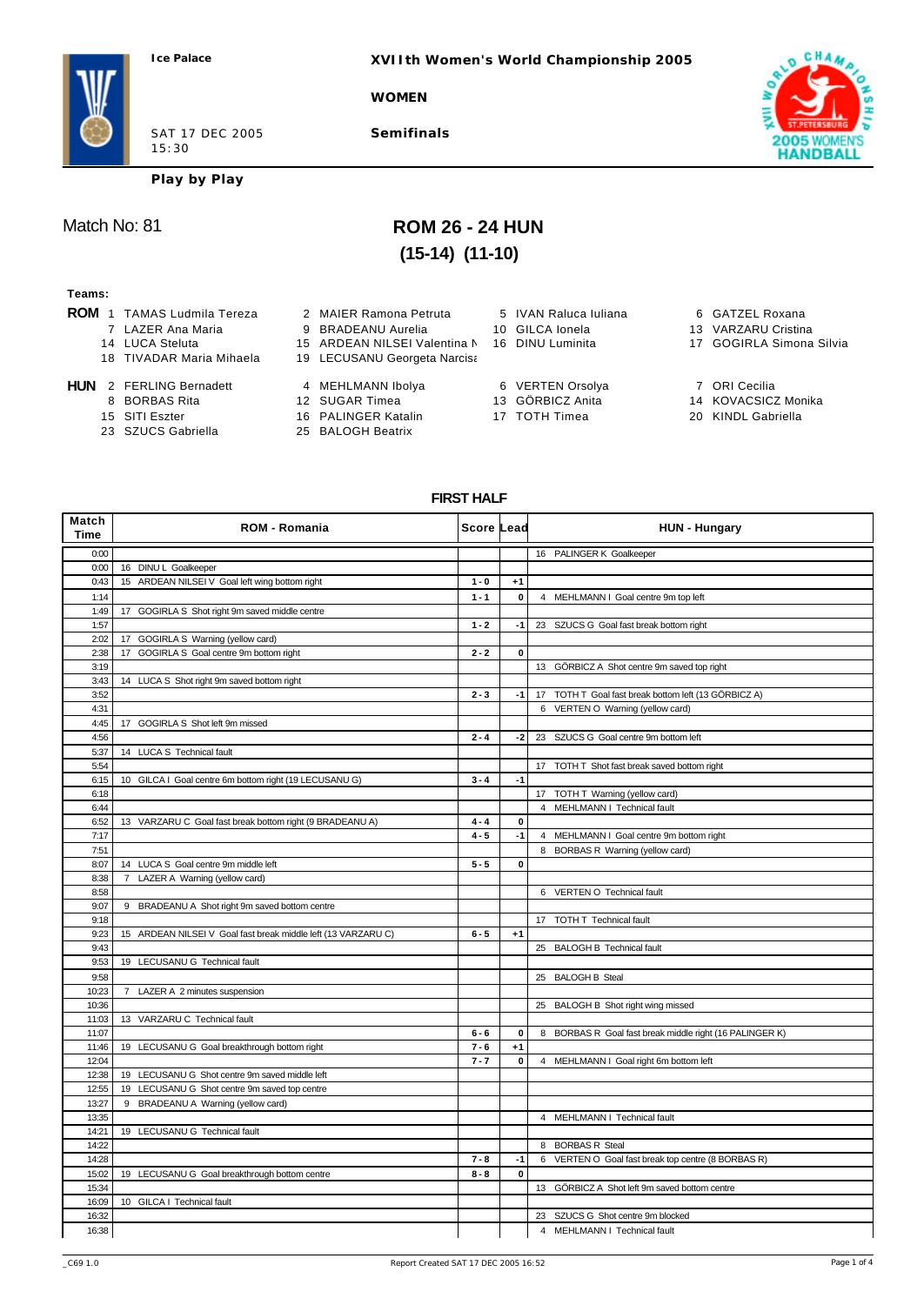### **XVIIth Women's World Championship 2005**

#### **WOMEN**

SAT 17 DEC 2005 15:30

**Semifinals**



**Play by Play**

### **FIRST HALF**

| Match<br><b>Time</b> | <b>ROM - Romania</b>                                   | Score Lead |              | <b>HUN - Hungary</b>                                    |
|----------------------|--------------------------------------------------------|------------|--------------|---------------------------------------------------------|
| 17:05                | 14 LUCA S Goal centre 9m bottom right                  | $9 - 8$    | $+1$         |                                                         |
| 17:34                |                                                        |            |              | 13 GÖRBICZ A 7m received                                |
| 17:35                | 13 VARZARU C 7m caused                                 |            |              |                                                         |
| 17:46                |                                                        | $9 - 9$    | $\mathbf{0}$ | 13 GÖRBICZ A Goal Penalty shot bottom right             |
| 18:16                | 14 LUCA S Shot right 9m post                           |            |              |                                                         |
| 18:27                | 15 ARDEAN NILSEI V 2 minutes suspension                |            |              |                                                         |
| 18:38                |                                                        |            |              | 14 KOVACSICZ M Shot right wing missed                   |
| 19:09                |                                                        |            |              | 17 TOTH T Steal                                         |
| 19:10                | 13 VARZARU C Technical fault                           |            |              |                                                         |
| 19:12                |                                                        | $9 - 10$   | $-1$         | 14 KOVACSICZ M Goal fast break bottom right (17 TOTH T) |
| 19:39                | 7 LAZER A Goal right wing bottom left (14 LUCA S)      | $10 - 10$  | $\mathbf{0}$ |                                                         |
| 20:10                | 7 LAZER A 2 minutes suspension                         |            |              |                                                         |
| 20:22                |                                                        | $10 - 11$  | -1           | 6 VERTEN O Goal left wing bottom right (4 MEHLMANN I)   |
| 20:59                | 13 VARZARU C Shot breakthrough post                    |            |              |                                                         |
| 21:06                |                                                        |            |              | 13 GÖRBICZ A Technical fault                            |
| 21:07                | 13 VARZARU C Steal                                     |            |              |                                                         |
| 21:12                | 13 VARZARU C Shot fast break saved bottom centre       |            |              |                                                         |
| 21:21                |                                                        |            |              | 8 BORBAS R Technical fault                              |
| 21:28                | 2 MAIER R Goal fast break bottom right (16 DINU L)     | $11 - 11$  | $\pmb{0}$    |                                                         |
| 21:30                |                                                        |            |              | 14 KOVACSICZ M 2 minutes suspension                     |
| 21:53                |                                                        | $11 - 12$  | -1           | 13 GÖRBICZ A Goal right 6m top right                    |
| 22:18                | 14 LUCA S Shot right 9m saved bottom right             |            |              |                                                         |
| 22:51                |                                                        |            |              | 4 MEHLMANN I Shot centre 9m blocked                     |
| 23:09                |                                                        | $11 - 13$  | -21          | 15 SITI E Goal centre 9m bottom right                   |
| 23:44                | 19 LECUSANU G Shot centre 9m missed                    |            |              |                                                         |
| 24:20                |                                                        |            |              | 4 MEHLMANN I Technical fault                            |
| 24:46                | 6 GATZEL R Goal centre 9m bottom right                 | $12 - 13$  | $-1$         |                                                         |
| 25:21                |                                                        |            |              | 25 BALOGH B Technical fault                             |
| 25:35                | 14 LUCA S Goal breakthrough middle left                | $13 - 13$  | 0            |                                                         |
| 26:01                |                                                        | $13 - 14$  | $-1$         | 15 SITI E Goal centre 9m bottom left                    |
| 26:28                | 14 LUCA S Technical fault                              |            |              |                                                         |
| 26:28                |                                                        |            |              | 13 GÖRBICZ A Steal                                      |
| 26:32                |                                                        |            |              | 6 VERTEN O Technical fault                              |
| 26:32                | 15 ARDEAN NILSEI V Steal                               |            |              |                                                         |
| 26:43                | 19 LECUSANU G Shot centre 9m post                      |            |              |                                                         |
| 27:15                |                                                        |            |              | 15 SITI E Technical fault                               |
| 27:27                | BRADEANU A Goal breakthrough middle right<br>9         | $14 - 14$  | $\pmb{0}$    |                                                         |
| 27:55                |                                                        |            |              | 13 GÖRBICZ A Technical fault                            |
| 28:04                | 14 LUCA S Shot right 9m saved middle right             |            |              |                                                         |
| 28:16                |                                                        |            |              | 17 TOTH T Technical fault                               |
| 28:17                | 18 TIVADAR M Steal                                     |            |              |                                                         |
| 28:54                |                                                        |            |              | 8 BORBAS R 7m caused                                    |
| 28:55                | 13 VARZARU C 7m received                               |            |              |                                                         |
| 29:03                | 2 MAIER R Goal Penalty shot middle left (13 VARZARU C) | $15 - 14$  | $+1$         |                                                         |
| 29:29                | 13 VARZARU C Steal                                     |            |              |                                                         |
| 29:31                |                                                        |            |              | 4 MEHLMANN I Technical fault                            |
| 29:34                |                                                        |            |              | 17 TOTH T 2 minutes suspension                          |
| 29:47                | 19 LECUSANU G Shot centre 9m missed                    |            |              |                                                         |
| 29:59                |                                                        |            |              | 13 GÖRBICZ A Shot left 9m blocked                       |

#### **SECOND HALF**

| Match<br>Time | <b>ROM - Romania</b>                         | ∣Score Lead |      | <b>HUN - Hungary</b>                             |
|---------------|----------------------------------------------|-------------|------|--------------------------------------------------|
| 30:00         | 16 DINU L Goalkeeper                         |             |      |                                                  |
| 30:00         |                                              |             |      | 16 PALINGER K Goalkeeper                         |
| 30:19         |                                              |             |      | MEHLMANN I Shot right 9m saved middle left<br>4  |
| 30:29         | BRADEANU A Goal fast break middle right<br>9 | $16 - 14$   | $+2$ |                                                  |
| 31:04         |                                              |             |      | KOVACSICZ M Shot right wing saved top left<br>14 |
| 31:08         | 6 GATZEL R Goal left 9m bottom right         | $17 - 14$   | $+3$ |                                                  |
| 31:13         |                                              |             |      | NEMETH A Warning (yellow card) bench             |
| 31:53         |                                              | $17 - 15$   | $+2$ | 2 FERLING B Goal left 9m middle right            |
| 32:37         | 6 GATZEL R Goal breakthrough middle left     | $18 - 15$   | $+3$ |                                                  |
| 32:57         |                                              | 18 - 16     | $+2$ | 2 FERLING B Goal right 9m top right              |
| 33:25         | 15 ARDEAN NILSEI V Shot centre 9m post       |             |      |                                                  |
| 33:59         |                                              |             |      | GÖRBICZ A Shot left 9m blocked<br>13             |
| 34:05         | 16 DINU L Technical fault                    |             |      |                                                  |
| 34:20         |                                              |             |      | MEHLMANN I Shot right 9m blocked<br>4            |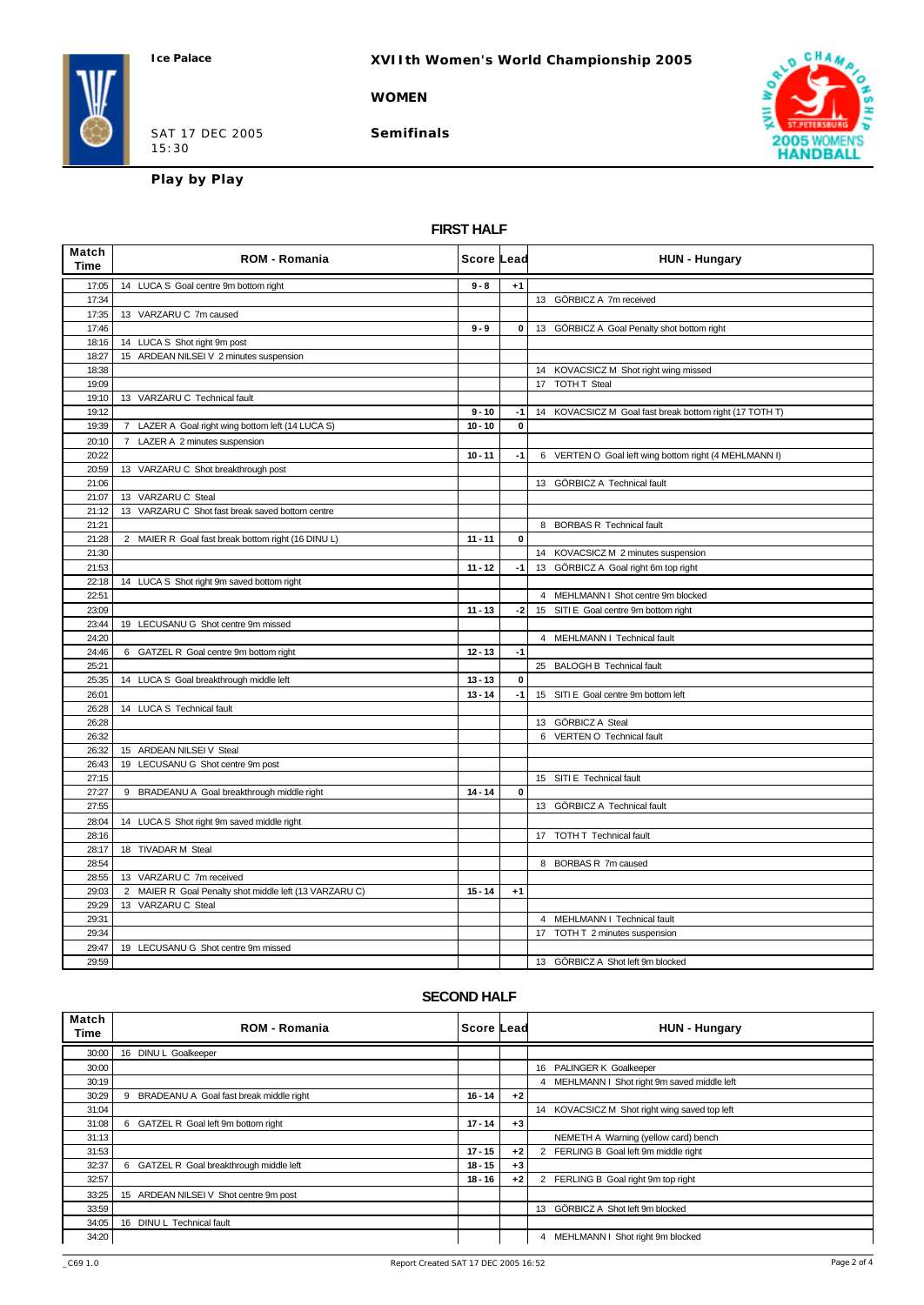### **XVIIth Women's World Championship 2005**

#### **WOMEN**

SAT 17 DEC 2005 15:30

**Semifinals**



**Play by Play**

#### **SECOND HALF**

| Match<br>Time  | <b>ROM - Romania</b>                                    | Score Lead             |              | <b>HUN - Hungary</b>                                |
|----------------|---------------------------------------------------------|------------------------|--------------|-----------------------------------------------------|
| 34:47          |                                                         | $18 - 17$              | $+1$         | 4 MEHLMANN I Goal breakthrough bottom left          |
| 35:17          | 6 GATZEL R Goal breakthrough middle left                | $19 - 17$              | $+2$         |                                                     |
| 35:49          | 5 IVAN R 2 minutes suspension                           |                        |              |                                                     |
| 36:11<br>36:47 | 6 GATZEL R Shot left wing missed                        | $19 - 18$              | $+1$         | 4 MEHLMANN I Goal right 9m bottom left              |
| 37:12          |                                                         |                        |              | 8 BORBAS R 7m received                              |
| 37:14          | 9 BRADEANU A 7m caused                                  |                        |              |                                                     |
| 37:24          |                                                         |                        |              | 2 FERLING B Penalty shot post                       |
| 37:48          |                                                         |                        |              | 14 KOVACSICZ M Shot right wing missed               |
| 38:23          | 14 LUCA S Shot centre 9m blocked                        |                        |              |                                                     |
| 38:56          | 15 ARDEAN NILSEI V Shot centre 9m blocked               | $20 - 18$              |              |                                                     |
| 39:11<br>39:43 | 17 GOGIRLA S Goal breakthrough bottom left              |                        | $+2$         | 4 MEHLMANN I Shot centre 9m post                    |
| 39:51          |                                                         |                        |              | 13 GÖRBICZ A Shot centre 9m blocked                 |
| 40:09          |                                                         |                        |              | 4 MEHLMANN I Shot centre 9m saved bottom right      |
| 40:40          | 14 LUCA S Shot centre 9m saved bottom centre            |                        |              |                                                     |
| 40:48          | 6 GATZEL R 2 minutes suspension                         |                        |              |                                                     |
| 40:49          |                                                         | $20 - 19$              | $+1$         | 14 KOVACSICZ M Goal fast break top left (17 TOTH T) |
| 41:16          | 13 VARZARU C Shot right wing missed                     | $20 - 20$              | 0            |                                                     |
| 41:50<br>42:15 | 14 LUCA S Technical fault                               |                        |              | 4 MEHLMANN I Goal centre 9m bottom right            |
| 42:25          |                                                         |                        |              | 23 SZUCS G Shot fast break saved bottom right       |
| 42:33          | 13 VARZARU C 7m received                                |                        |              |                                                     |
| 42:34          |                                                         |                        |              | 13 GÖRBICZ A 7m caused                              |
| 42:34          | 2 MAIER R Goal Penalty shot bottom right (13 VARZARU C) | $21 - 20$              | $+1$         |                                                     |
| 43:03          |                                                         | $21 - 21$              | 0            | 2 FERLING B Goal left 6m bottom right               |
| 43:46          | 14 LUCA S Shot right wing saved bottom right            |                        |              |                                                     |
| 43:51<br>44:00 | 17 GOGIRLA S Shot left 9m saved bottom left             |                        |              |                                                     |
| 44:42          | 2 MAIER R Penalty shot saved bottom right               |                        |              | 17 TOTH T Shot fast break saved bottom right        |
| 44:43          |                                                         |                        |              | 6 VERTEN O 7m caused                                |
| 44:43          | 6 GATZEL R 7m received                                  |                        |              |                                                     |
| 44:43          |                                                         |                        |              | 6 VERTEN O 2 minutes suspension                     |
| 45:14          | BRADEANU A 7m caused<br>9                               |                        |              |                                                     |
| 45:28          |                                                         |                        |              | 25 BALOGH B 7m received                             |
| 45:32          |                                                         |                        |              | 13 GÖRBICZ A Penalty shot saved bottom right        |
| 46:01<br>46:01 | 6 GATZEL R Technical fault                              |                        |              | 25 BALOGH B Steal                                   |
| 46:08          |                                                         |                        |              | 17 TOTH T Shot fast break post                      |
| 47:00          | 10 GILCA I Goal centre 6m bottom left                   | $22 - 21$              | $+1$         |                                                     |
| 47:23          |                                                         |                        |              | 2 FERLING B Shot centre 9m saved bottom left        |
| 47:32          | 15 ARDEAN NILSEI V Goal fast break middle right         | $23 - 21$              | $+2$         |                                                     |
| 48:45          |                                                         |                        |              | 13 GÖRBICZ A Technical fault                        |
| 48:51<br>49:06 | 13 VARZARU C Shot fast break post                       |                        |              | 4 MEHLMANN   Technical fault                        |
| 49:36          | 15 ARDEAN NILSEI V Goal left 9m bottom right            | $24 - 21$              | $+3$         |                                                     |
| 50:03          |                                                         |                        |              | 13 GÖRBICZ A Shot left 9m post                      |
| 50:10          |                                                         |                        |              | 6 VERTEN O Shot left wing saved bottom left         |
| 50:28          |                                                         |                        |              | 4 MEHLMANN I Technical fault                        |
| 51:08          | 14 LUCA S Goal centre 9m bottom left                    | $25 - 21$              | $+4$         |                                                     |
| 51:22          |                                                         |                        |              | NEMETH A Timeout                                    |
| 51:41<br>52:09 | 17 GOGIRLA S Goal left 9m bottom right                  | $25 - 22$<br>$26 - 22$ | $+3$<br>$+4$ | 13 GÖRBICZ A Goal centre 9m middle left             |
| 52:26          |                                                         | $26 - 23$              | $+3$         | TOTH T Goal centre 9m bottom left<br>17             |
| 52:52          | 17 GOGIRLA S Shot right 9m saved middle right           |                        |              |                                                     |
| 53:03          |                                                         |                        |              | 17 TOTH T Shot right 6m saved middle centre         |
| 53:30          |                                                         |                        |              | 17 TOTH T Shot centre 9m blocked                    |
| 53:56          | 15 ARDEAN NILSEI V Shot left 9m missed                  |                        |              |                                                     |
| 54:31          |                                                         |                        |              | 13 GÖRBICZ A Shot centre 9m blocked                 |
| 54:51          | 15 ARDEAN NILSEI V Shot centre 9m missed                |                        |              | 6 VERTEN O Shot left wing saved middle right        |
| 55:18<br>56:00 |                                                         |                        |              | 4 MEHLMANN I Shot breakthrough missed               |
| 56:30          |                                                         |                        |              | 13 GÖRBICZ A Steal                                  |
| 56:31          | 17 GOGIRLA S Technical fault                            |                        |              |                                                     |
| 56:37          | 17 GOGIRLA S 2 minutes suspension                       |                        |              |                                                     |
| 56:45          |                                                         | $26 - 24$              | $+2$         | 23 SZUCS G Goal breakthrough bottom left            |
| 57:23          | <b>TADICI G Timeout</b>                                 |                        |              |                                                     |
| 57:35          |                                                         |                        |              | 8 BORBAS R Steal                                    |